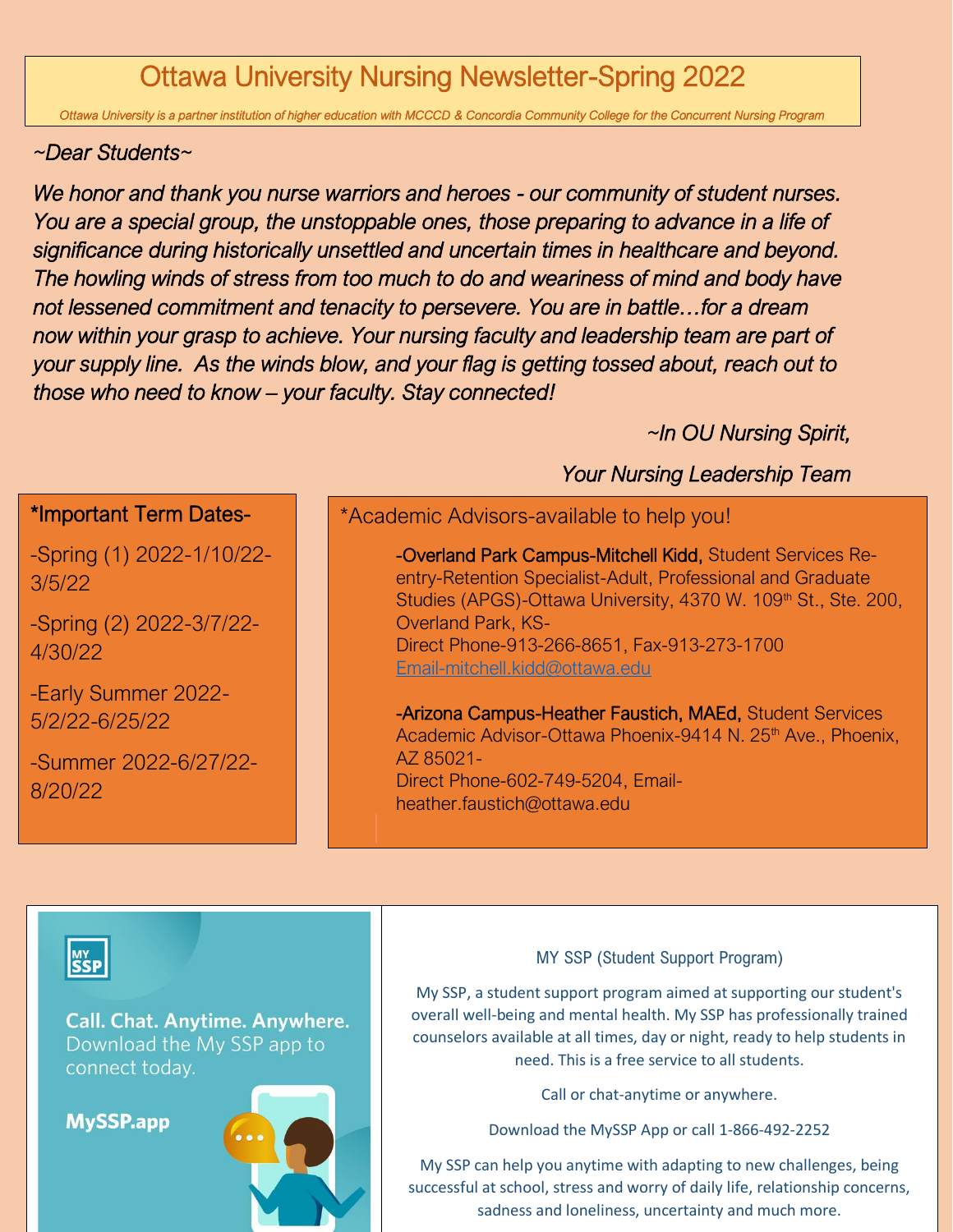## \*INTRODUCTION TO OUR NURSING LEADERSHIP TEAM\*



## Dr. Ruth Burkhart



Dr. Diann DeWitt

Ruth Burkhart, DNP, MA, RN- BC, LPCC. Ruth holds a doctorate degree in nursing (doctor of nursing practice), a master's degree in nursing administration, and a master of arts degree in counseling. She is licensed as a Registered Nurse and Licensed Professional Clinical Counselor, and is a certified psychiatric/mental health nurse by the American Nurses Credentialing Center. Dr. Burkhart's professional background includes psychiatric nursing, counseling, nursing and health care administration, staff development, education, and conference speaker. Dr. Burkhart's experience as an educator includes a three-year college/university teaching assignment in East Africa and as nursing faculty in the United States since 2007, teaching at the undergraduate and graduate levels of education, and holding combined administrative and educator positions for part of that time. Dr. Burkhart was faculty at New Mexico State University in Las Cruces, New Mexico for several years, and currently is in the position of Director of Nursing and Associate Professor of Nursing position Ottawa University, Overland Park, Kansas, campus.

Dr. Burkhart has had several professional appointments to local, state, national and international councils and coalitions, including a past appointment to the New Mexico Governor's Mental Health Planning Council, and a two-year appointment to the Council of an international university in East Africa. She is a past White House appointee as Native American Representative to the Binational Substance Abuse Coalition (US/Mexico border). Dr. Burkhart's public speaking experience is in the areas of mental health, substance abuse, and cultural competency. She has been a faculty advisor of the Student Nurses Association, a Sigma Theta Tau and Pi Omega (international nursing honor society) board member, member of the American Nurses Association, past president of District 14 and state board member of the New Mexico Nurses Association, member of the National Alliance for Mental Illness (NAMI), and co-founder and faculty advisor for NAMI on Campus New Mexico State University (NMSU). She was a participant in New Mexico's health care reform initiative, Health System Innovation, and regional implementation with this initiative through the Dona Ana Wellness Institute.

Diann DeWitt has varied experience in medical-surgical nursing, critical-care nursing, administration, nursing research and nursing education spanning over 40 years. In addition to teaching in face-to-face, online, and hybrid environments, she enjoys curriculum development, program assessment, evaluation, and participation in accreditation attainment. Diann currently is an Associate Professor and Lead MSN Faculty at Ottawa University, Phoenix, AZ and has served in this capacity for four years. Prior to this position, she was the RN-BSN Director at Colorado Christian University, Lakewood, CO where she assisted in establishing both a prelicensure BSN program and an MSN program. Her educational background includes a PhD in Nursing from Indiana University, a Master of Science in Adult Health Nursing from the University of Illinois, and a Bachelor of Science in Nursing from Northern Illinois University. She is a Certified Nurse Educator (CNE) from the National League for Nursing (NLN) and is a member of Nurses Christian Fellowship, NLN, AzLN, AzNA, and Sigma Theta Tau Honor Society of Nursing. In addition to serving as current president for AzLN, Diann is a continuing education peer reviewer for AzNA. She is co-author of a book chapter regarding assessing and evaluating learning outcomes in Teaching in Nursing. Her research is related to spiritual care and how student nurses become ready to provide it.